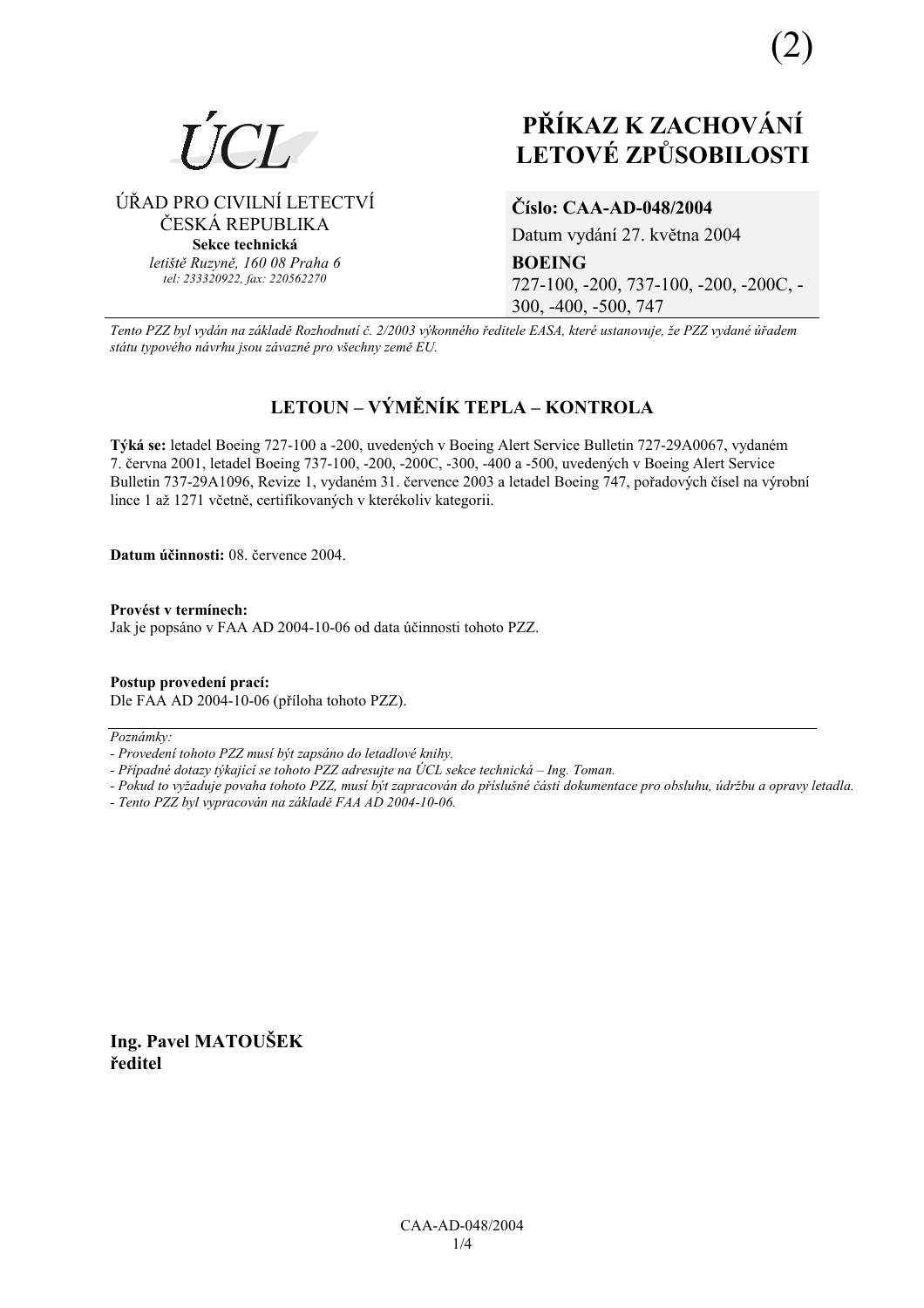#### **2004-10-06 Boeing:** Amendment 39-13636. Docket 2001-NM-297-AD.

*Applicability*: This AD applies to the airplanes listed in Table 1 of this AD, certificated in any category:

#### **Table 1.--Applicability**

| Model                                                          | <b>Applicability</b>                                                                         |
|----------------------------------------------------------------|----------------------------------------------------------------------------------------------|
| $727-100$ and $-200$ series airplanes.                         | As listed in Boeing Alert Service Bulletin 727-<br>29A0067, dated June 7, 2001.              |
| 737-100, -200, -200C, -300, -400 and -500 series<br>airplanes. | As listed in Boeing Alert Service Bulletin 737-<br>29A1096, Revision 1, dated July 31, 2003. |
| 747 series airplanes                                           | Line Numbers 1 through 1271 inclusive.                                                       |

**Note 1**: This AD applies to each airplane identified in the preceding applicability provision, regardless of whether it has been modified, altered, or repaired in the area subject to the requirements of this AD. For airplanes that have been modified, altered, or repaired so that the performance of the requirements of this AD is affected, the owner/operator must request approval for an alternative method of compliance in accordance with paragraph (e) of this AD. The request should include an assessment of the effect of the modification, alteration, or repair on the unsafe condition addressed by this AD; and, if the unsafe condition has not been eliminated, the request should include specific proposed actions to address it.

*Compliance*: Required as indicated, unless accomplished previously.

To ensure adequate electrical bonding between the penetration fittings of the hydraulic heat exchanger and the rear spars of the fuel tanks of the left and right wings, accomplish the following:

#### **Prepare Electrical Bonding Faying Surfaces/Measure Electrical Bonding**

(a) Within 60 months after the effective date of this AD: Prepare the electrical bonding faying surfaces for the tubing penetrations of the hydraulic heat exchanger on the forward and aft surfaces of the rear spars of the fuel tanks of the left and right wings, and do a one-time measurement of the electrical bonding resistances between the penetration fittings of the hydraulic heat exchanger and the rear spars, and between the heat exchanger tube and the lower wing stringer surfaces, per the Accomplishment Instructions of the applicable Boeing service bulletin listed in Table 2 of this AD, except as provided by paragraph (b) of this AD. The procedures include the following: Depressurize the hydraulic systems; drain the fuel from the fuel tanks; disconnect the inlet and outlet tubes of the heat exchangers and remove the heat exchangers; prepare the faying surface by sanding the surface areas down to bare metal and apply alodine protective coating on the surfaces, and re-install the heat exchangers. If the bonding resistance is incorrect, before further flight, repeat the preparation of the electrical bonding faying surface for the tubing penetrations of the hydraulic heat exchanger on the forward and aft surfaces of the rear spar of the fuel tanks of the left and right wings as necessary to achieve a bonding resistance below the threshold specified in the Accomplishment Instructions of the applicable service bulletin listed in Table 2 of this AD.

#### **Table 2.--Service Bulletins**

| Model                                                 | <b>Boeing service bulletin</b> | <b>Revision level</b> | Date           |
|-------------------------------------------------------|--------------------------------|-----------------------|----------------|
| $1727 - 100$ and $-200$                               | 727-29A0067                    | Original              | June 7, 2001.  |
| $737-100, -200, -200C, -$<br>$300, -400$ and $-500$ . | 737-29A1096                    | <b>Revision 1</b>     | July 31, 2003. |
| 747                                                   | 747-29A2104                    | <b>Revision 1</b>     | March 7, 2002  |

(b) Operators may use their own FAA-accepted equivalent procedures for draining the fuel tanks and gaining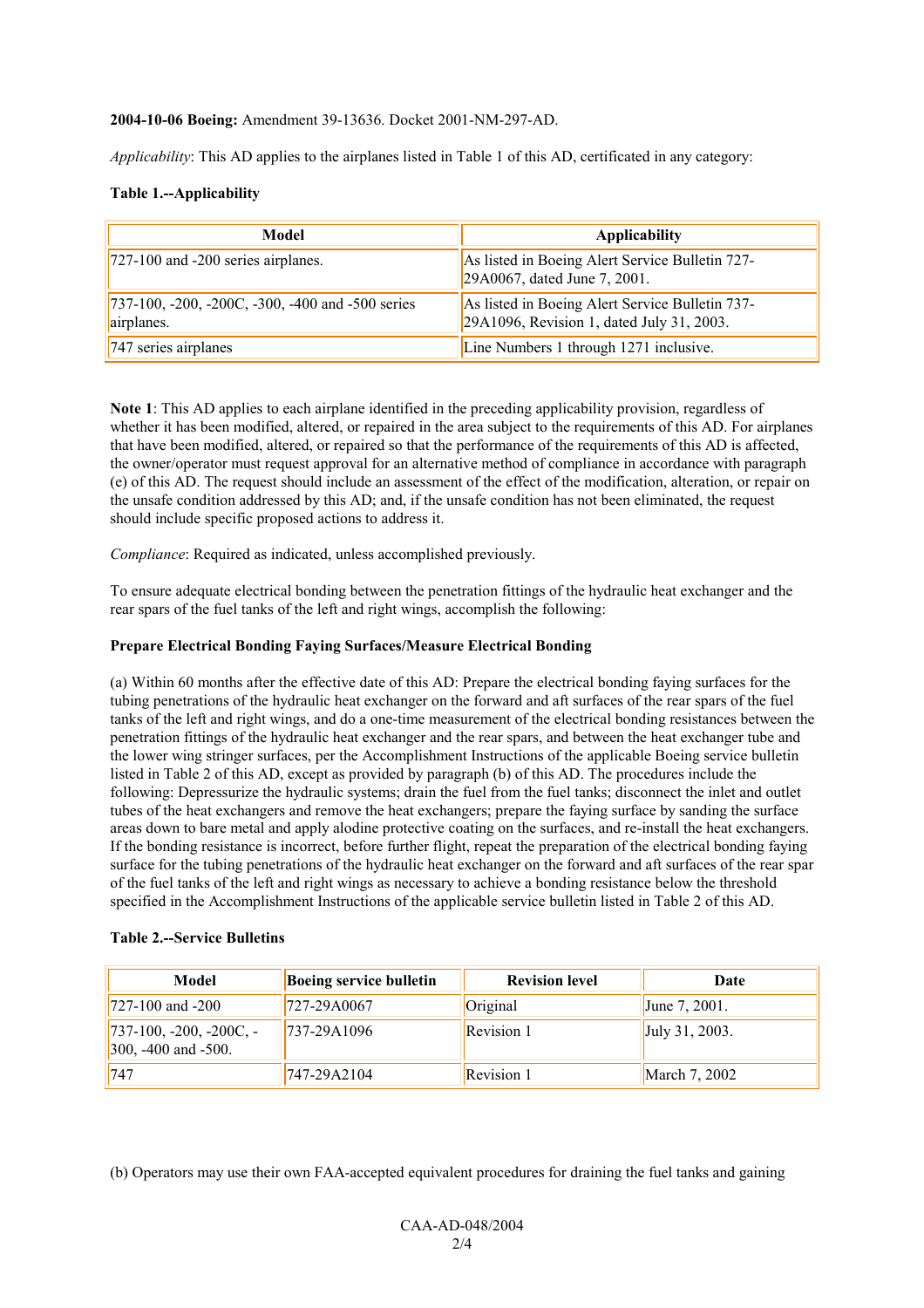access to the fuel tanks.

#### **Follow-On Actions**

(c) Before further flight after accomplishment of paragraph (a) of this AD: Apply fillet sealant and protective finishes around the penetration fittings of the hydraulic heat exchanger per the Accomplishment Instructions of the applicable Boeing service bulletin listed in Table 2 of this AD (per Figure 4 of Boeing Alert Service Bulletin 727-29A0067; per Figure 8 of Boeing Alert Service Bulletin 737-29A1096, Revision 1; or per Figure 4 of Boeing Service Bulletin 747-29A2104, Revision 1; as applicable); then service and pressurize the hydraulic systems and examine for signs of hydraulic fluid leakage; and service the fuel tank and examine for signs of fuel leakage per the Accomplishment Instructions of the applicable service bulletin listed in Table 2 of this AD. Repair any leaks found before further flight, per the applicable service bulletin listed in Table 2 of this AD.

#### **Actions Accomplished Per Previous Issue of Service Bulletin**

(d) Actions accomplished before the effective date of this AD per Boeing Alert Service Bulletin 737-29A1096, dated June 7, 2001; and Boeing Alert Service Bulletin 747-29A2104, dated July 19, 2001; as applicable, are considered acceptable for compliance with the corresponding action specified in this AD.

#### **Alternative Methods of Compliance**

(e) An alternative method of compliance or adjustment of the compliance time that provides an acceptable level of safety may be used if approved by the Manager, Seattle Aircraft Certification Office (ACO), FAA. Operators shall submit their requests through an appropriate FAA Principal Maintenance Inspector, who may add comments and then send it to the Manager, Seattle ACO.

**Note 2**: Information concerning the existence of approved alternative methods of compliance with this AD, if any, may be obtained from the Seattle ACO.

#### **Special Flight Permit**

(f) Special flight permits may be issued in accordance with sections 21.197 and 21.199 of the Federal Aviation Regulations (14 CFR 21.197 and 21.199) to operate the airplane to a location where the requirements of this AD can be accomplished.

#### **Incorporation by Reference**

(g) Unless otherwise specified in this AD, the actions shall be done in accordance with the applicable service bulletins listed in Table 3 of this AD:

#### **Table 3.--Applicable Service Bulletins**

| <b>Service bulletin</b>                       | <b>Revision level</b> | Date             |
|-----------------------------------------------|-----------------------|------------------|
| Boeing Alert Service Bulletin 727-<br>29A0067 | Original              | June $7, 2001$ . |
| Boeing Alert Service Bulletin 737-<br>29A1096 | <b>Revision 1</b>     | July 31, 2003.   |
| Boeing Service Bulletin 747-<br> 29A2104      | Revision 1            | March 7, 2002.   |

This incorporation by reference was approved by the Director of the Federal Register in accordance with 5 U.S.C. 552(a) and 1 CFR part 51. Copies may be obtained from Boeing Commercial Airplanes, P.O. Box 3707, Seattle, Washington 98124-2207. Copies may be inspected at the FAA, Transport Airplane Directorate, 1601